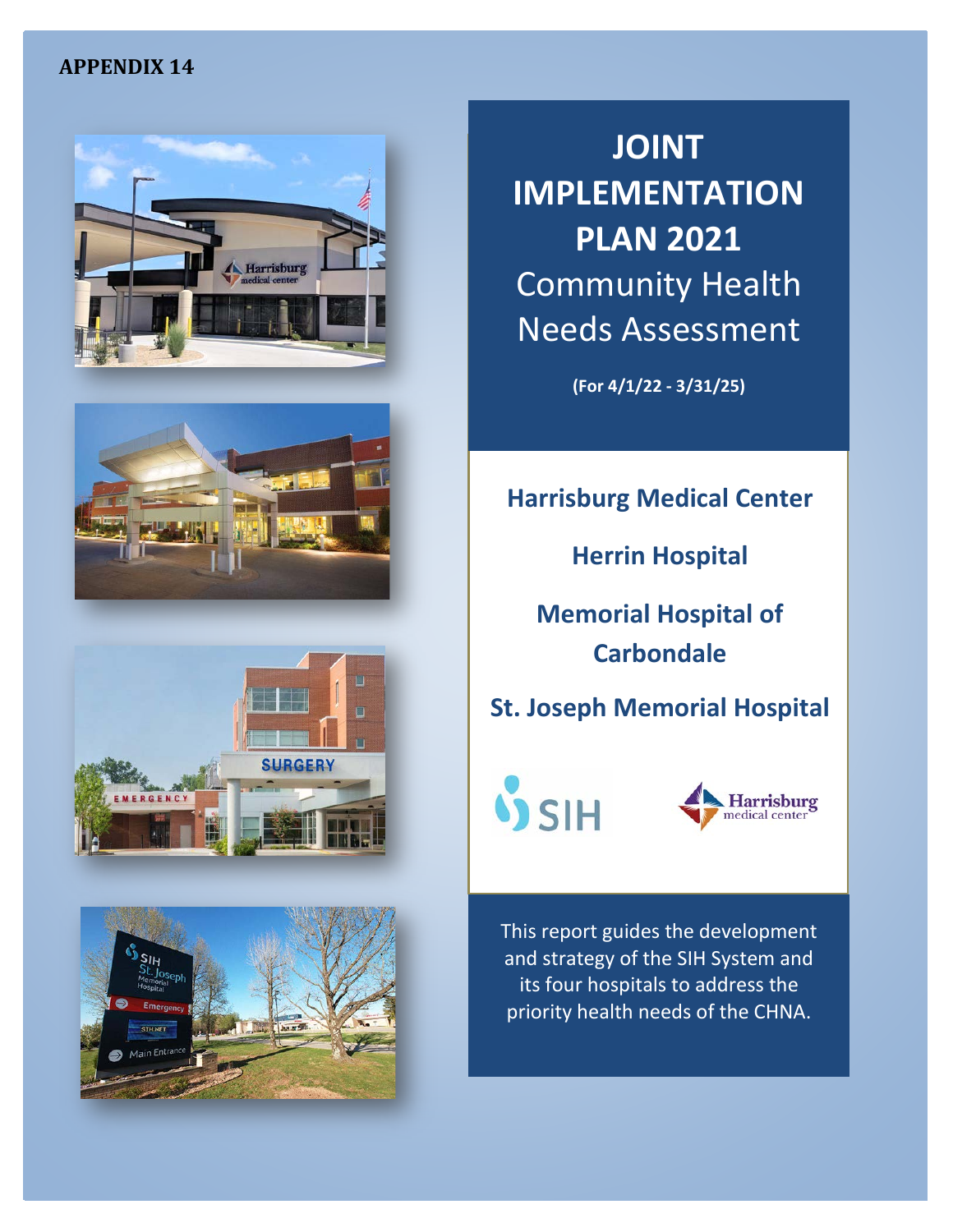# **SIH Community Health Needs Assessment Implementation Plan 2021**

This report serves as the 2021 Joint Implementation Plan for Southern Illinois Healthcare's (SIH's) four hospitals: SIH Harrisburg Medical Center (HMC), SIH Memorial Hospital of Carbondale (MHC), SIH Herrin Hospital (HH) in Herrin, and SIH St. Joseph Memorial Hospital (SJMH) in Murphysboro. Per requirements set forth in section 501(r) of the Internal Revenue Code, a collaborating hospital facility meets the requirements for a joint implementation strategy, if the strategy (i) is clearly identified as applying to the hospital facility; (ii) clearly identifies the hospital facility's particular role and responsibilities in taking the actions described in the implementation strategy and the resources the hospital facility plans to commit to such actions; and (iii) includes a summary or other tool that helps the reader easily locate those portions of the joint implementation strategy that relate to the hospital facility. This Implementation Plan meets all of these requirements and was developed to more clearly delineate the commitments made by each of the SIH hospitals to the overall community health improvement efforts underway in SIH's 11-county service area.

### **Health Priorities and Defined Scope – Fiscal Year 2023-2025**

- 1. **Social Determinants of Health** access to care, hunger/food access, housing, and poverty
- **2. Behavioral Health**  mental health and substance misuse
- **3. Chronic Disease**  prevention and management

| <b>Action Items by Facility/Service Areas in</b><br><b>Which Strategies Will Be Implemented</b> | <b>Harrisburg</b><br><b>Medical</b><br><b>Center</b> | <b>Herrin</b><br><b>Hospital</b> | <b>Memorial</b><br><b>Hospital of</b><br><b>Carbondale</b> | St. Joseph<br><b>Memorial</b><br><b>Hospital</b> |
|-------------------------------------------------------------------------------------------------|------------------------------------------------------|----------------------------------|------------------------------------------------------------|--------------------------------------------------|
| Social Determinants of Health (SDOH) - access to care, hunger/food access, housing, and poverty |                                                      |                                  |                                                            |                                                  |
| Outreach and Screening in Targeted<br>Communities                                               | X                                                    | x                                | X                                                          | X                                                |
| <b>Homeless Outreach</b>                                                                        | X                                                    | X                                | X                                                          | X                                                |
| Training to Increase Awareness and Reduce<br><b>Stigma and Unconscious Bias</b>                 | X                                                    | X                                | X                                                          | X                                                |
| Behavioral Health (BH) - mental health and substance misuse                                     |                                                      |                                  |                                                            |                                                  |
| Narcan Distribution and Harm Reduction                                                          | X                                                    | X                                | X                                                          | X                                                |
| Crisis Intervention Team - Optimize behavioral<br>health care coordination and treatment        | X                                                    | X                                | X                                                          | X                                                |
| Mental Health First Aid and Signs of Suicide                                                    | X                                                    | X                                | X                                                          | X                                                |
| Anti-Stigma Campaign                                                                            | X                                                    | X                                | X                                                          | X                                                |
| <b>Chronic Disease (CD) Prevention and Management</b>                                           |                                                      |                                  |                                                            |                                                  |
| <b>Tobacco Cessation</b>                                                                        | X                                                    | X                                | X                                                          | X                                                |
| CDC's Diabetes Prevention Program                                                               | X                                                    | X                                | X                                                          | X                                                |
| Nutrition Education and Healthy Cooking<br>Demonstrations for Low Income Individuals            | X                                                    | X                                | X                                                          | X                                                |

Community Health Profile **414** P a g e



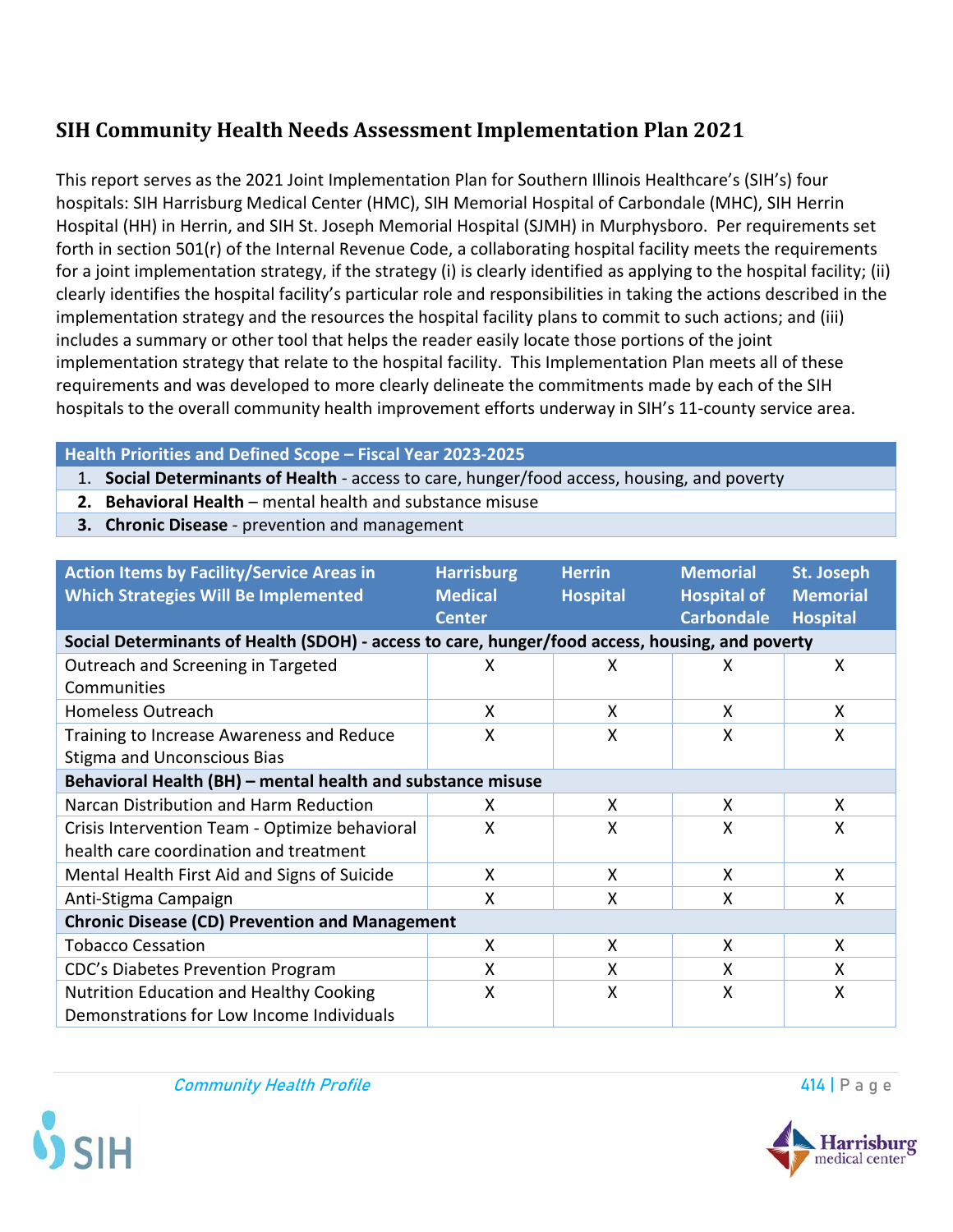The following plan describes the strategies, scope, key activities, anticipated impact, potential partners who will collaborate to address the health needs, and the resources needed, as well as the efforts that will be continued from the previous CHNA to address these three priority areas.

For each health priority, staff will conduct evaluation efforts to demonstrate impact of the related strategies and activities. These plans will include specific data sources such as program records, hospital patient data, and/or community-level data such as the community health needs assessment (CHNA). Measures may include (but not limited to): community indicators, partners, funding, and programmatic outcomes via program records). Data will be reviewed by the SIH Community Benefits Advisory Committee at appropriate intervals (e.g., quarterly, bi-annually) and will be reported on the annual Form 990 (Schedule H) tax report as required by applicable Tax Regulations issued pursuant to the Patient Protection and Affordable Care Act.

### Hospital Role and Required Resources

Staff of the SIH Community Benefits Department will spearhead the Implementation Plan with support and assistance from specific hospital staff throughout the system, as appropriate.

# **Addressing Community Health Needs**

# **Social Determinants of Health (SDOH) - access to care, hunger/food access, housing, and poverty**

**Breakthrough Objective (In 3 Years What We Want to Accomplish)**

• **Reduce health disparities among the most vulnerable in our area, i.e., those who are homeless, food insecure, and unable to receive needed medical screenings and treatment.**

### **Annual Objective (Strategy)**

• **Increase screening, outreach, and medical treatment among vulnerable populations.** 

#### **Priority**

• **Improve access to care by efficiently providing outreach services to our most vulnerable populations in community settings.**

### **Overview of Strategies/Measures to Be Tracked:**

**SDOH 1. Outreach and Screening in Targeted Communities - Increase the proportion of adults who obtain recommended evidence-based preventive health care and screenings. Reduce the proportion of people living in poverty through increased connections to community resources.**

- Number of outreach events held
- Number of people screened
- Number of referrals/connections to resources/care made
- Number of telehealth visits provided in targeted communities in collaboration with the FQHC's and SIH providers

**Community Health Profile 415 | Page 415 | Page 415 | Page 416 | Page 416 | Page 416 | Page 416 | Page 416 | Page 416 | Page 416 | Page 416 | Page 416 | Page 416 | Page 416 | Page 416 | Page 416 | Page 416 | Page 416 | Pag** 



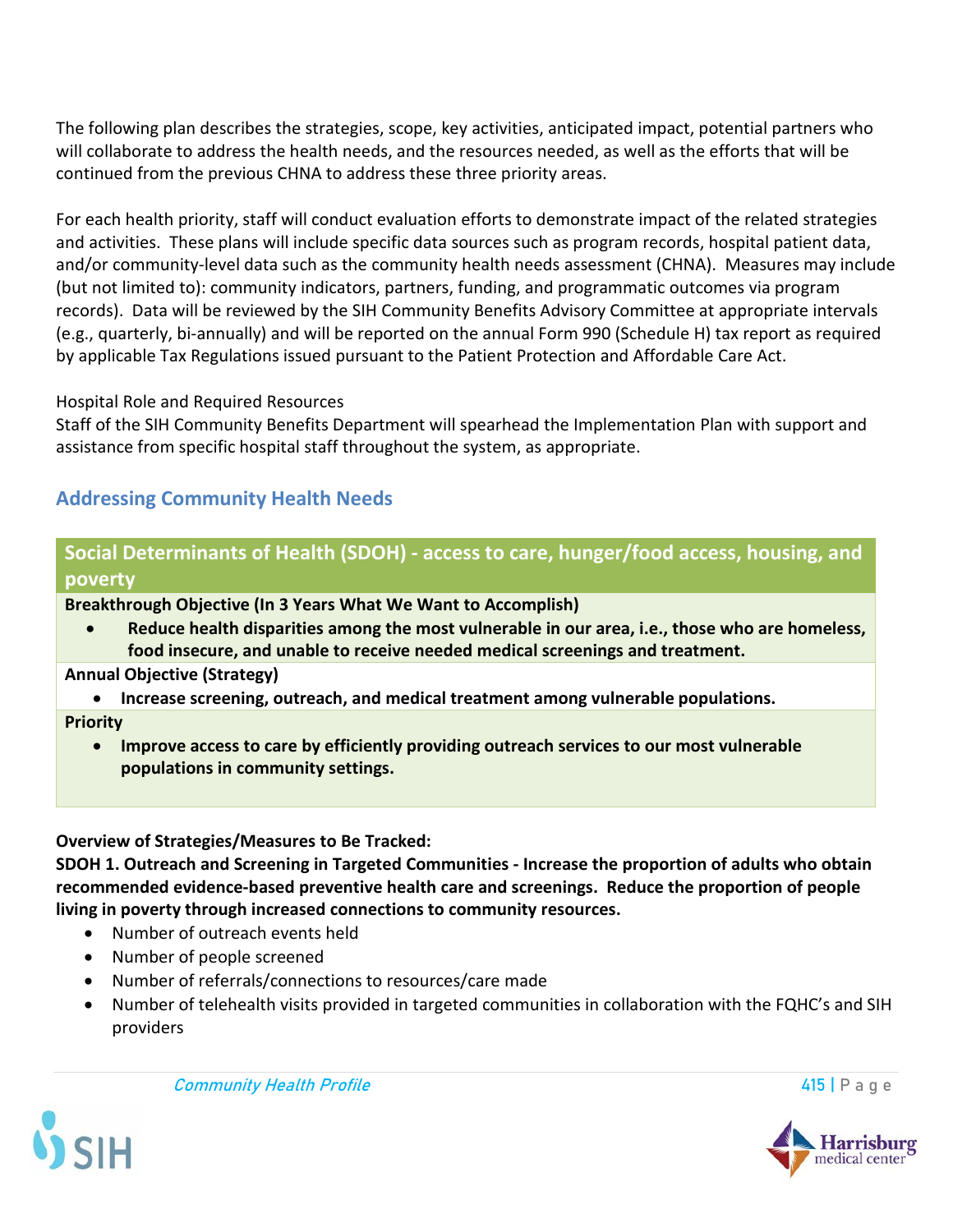SIH Community Benefits staff will coordinate the following efforts in conjunction with staff of SIH Outreach Lab, SIH hospitals and system, community coalitions and community outreach efforts:

- Identify four communities/neighborhoods to survey to determine their health needs, with a special focus on communities at greatest need as indicated in the Community Need Index, within the service areas of each of the four SIH hospitals (i.e., Harrisburg, Herrin, Carbondale, and Murphysboro) and create an action plan to increase screening, education, and outreach. (Main partners for this strategy will be SIH Community Benefits, SIH Outreach Lab, local health departments, Federally Qualified Health Centers, SIU School of Medicine, SIU School of Medicine Center for Rural Health and Social Service Development, Wabash Area Development Inc. (WADI), Healthy Southern Illinois Delta Network, housing authorities, and many others.)
- Collaborate with SIH Center for Connected Care and FQHCs to bring telehealth services to the four identified communities/neighborhoods on a periodic basis. (Main partners for this strategy will be SIH Community Benefits, SIH Center for Connected Care, and Federally Qualified Health Centers.)

### **SDOH 2. Homeless Outreach**

- Number of homeless individuals who receive case management services.
- Number of homeless individuals who obtain housing.

SIH Community Benefits staff will coordinate the following efforts in conjunction with staff of SIH hospitals and system, community coalitions and community outreach efforts:

• Provide funding to Southern Illinois Coalition for the Homeless to expand homeless outreach services in the 11-county area with a focus on the communities of Harrisburg, Herrin, Carbondale, and Murphysboro. (Main partners for this strategy will be Southern Illinois Coalition for the Homeless, Continuum of Care Network, Carbondale Warming Center, Good Samaritan Ministries, Lighthouse Shelter, Ministerial Alliances, Carbondale Interfaith Council, The Night's Shield, 4 C's, Little Chapel Church, Centerstone, legislators, landlords, social service agencies, hospital staff and many others.)

## **SDOH 3. Training to Increase Awareness and Reduce Stigma and Unconscious Bias:**

- Number of trainings offered.
- Number of community partners and SIH staff trained.

SIH Community Benefits staff will coordinate the following efforts in conjunction with staff of SIH hospitals and system, community coalitions and community outreach efforts:

• Provide training for SIH staff and community members to increase health equity and reduce health disparities and stigma, i.e., Poverty Simulation training, Safe Zone training, and Unconscious Bias training. (Main partners for this strategy will be Community Benefits, Centerstone, SIU School of Medicine, SIU School of Medicine Center for Rural Health and Social Service Development and many other social service agencies.)

## **SIH will commit the following resources to address Social Determinants of Health:**

SIH staff time, training and educational materials, funds to hire agencies to provide the trainings, meeting/training space, refreshments, screening supplies for events, telehealth equipment, mileage,

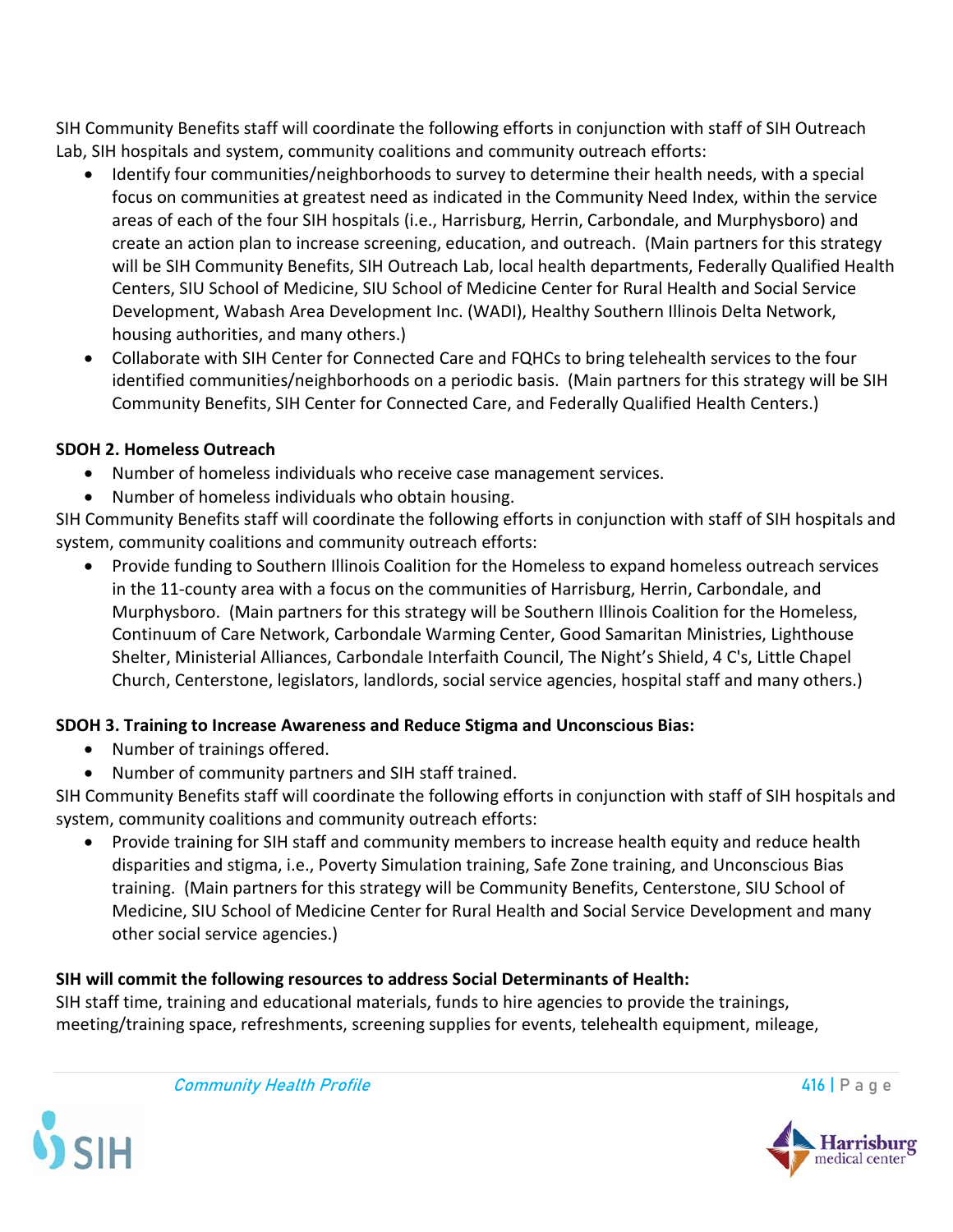healthcare provider time, funding to subcontract with a local agency to provide additional homeless outreach, etc. Staff of all 4 SIH hospitals will be involved in SDOH related efforts.

### **SIH will continue the following efforts from the past CHNA to address the Social Determinants of Health, as able:**

- Staff of SIH Information Technology staff will collaborate with SIH Case Management, SIH Medical Group, Nursing, and others to conduct training and implementation of a tool in the electronic medical record to assess patients for needs related to the social determinants of health and to refer them to needed services and programs as applicable. (Main partners for this strategy will include SIH Population Health, Case Management, Behavioral Health, Community Benefits, and various community-based organizations and partners.)
- Staff of SIH will coordinate the following efforts in conjunction with SIH staff, community coalitions and community outreach efforts:
	- o Non-Emergency Medical Transportation Develop non-emergency medical transportation for low-income SIH patients. (Main partners for this strategy include transportation providers, Managed Care Organizations, SIH hospitals, SIH Cancer Institute, SIH Medical Group and other facilities such as dialysis and nursing facilities.)
	- o Health Leads Implement and evaluate the "Health Leads" program pilot in an SIH clinic setting with patients who are high need in relation to the social determinants of health. (Main partners for this strategy include SIH Population Health and Community Benefits, Healthy Southern Illinois Delta Network and various social service agencies within the community that provide services to patients).
	- o Community Health Workers Develop, implement, and evaluate the utilization of community health workers to assist targeted low-income populations. (Main partners for this strategy include SIH Population Health, Case Management and Community Benefits, Southern Illinois University School of Medicine, and various social service agencies within the community that provide services to patients.)
	- o Medical Legal Partnership Provide support and assist patients in reducing health harming legal issues such as social security and SNAP eligibility, denials, etc. through the Medical Legal Partnership of Southern Illinois. (Main partners for this strategy include Land of Lincoln Legal Assistance Foundation, Shawnee Health Services, SIH Community Benefits, Cancer Institute, Case Management and Behavioral Health as well as various departments and clinics throughout the SIH hospitals and clinics.)
	- $\circ$  SI NOW Continue to convene/participate in a regional economic development initiative called SI Now, focused on advancing the 17 southern counties of Illinois as a great place to live, work, and do business. The purpose of SI Now is to create opportunities for upward economic mobility, improve well-being and quality of life, equip the workforce with specialized skills, and attract new businesses and residents. SI Now members are focused on business growth and development, education and workforce development, as well as elevating perceptions of Southern Illinois. (Main partners for this strategy include SIH Community Affairs, SIH Work Care,



**Community Health Profile** 417 | P a g e



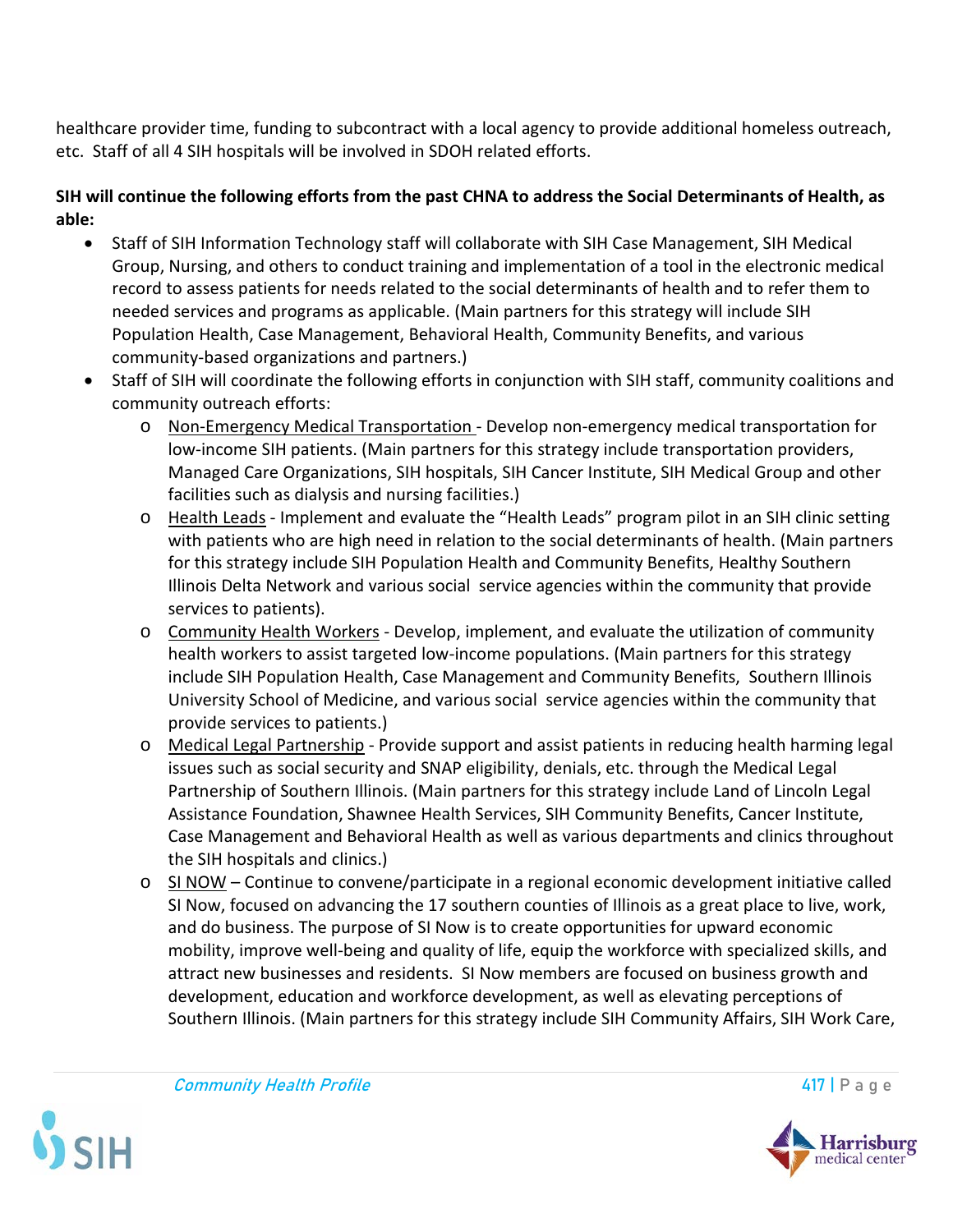and SI Now members, including regional leaders from the business community, economic development, workforce development, government, higher education, and K-12 schools.)

# **Behavioral Health (BH) – mental health and substance misuse**

**Breakthrough Objectives (In 3 Years What We Want to Accomplish)**

- **Achieve care coordination in the region among those who provide behavioral health treatment and intervention.**
- **Ensure those in need of treatment for behavioral health services (substance misuse and mental health) will be cared for in a quality, safe, stigma free manner.**

**Annual Objective (Strategy)**

• **Improve behavioral health care coordination resulting in a reduction in suicide deaths and a reduction in length of stay for Emergency Department visits.** 

**Priority**

- **Achieve care coordination in the region among those who provide behavioral health treatment and intervention.**
- **Increase awareness and reduce stigma related to behavioral health (substance misuse and mental health).**

**Overview of Strategies/Measures to Be Tracked:**

### **BH 1. Narcan Distribution and Harm Reduction - Improve access to care by efficiently providing outreach services to our most vulnerable populations in community settings**

- Number of Narcan doses distributed throughout the 11-county area.
- Number of community-based organizations funded to offer harm reduction services such as needle exchange and safe disposal programs in targeted communities.
- Number of individuals reached through harm reduction services.

Staff of SIH Community Benefits will coordinate the following efforts in conjunction with staff of the hospitals and SIH System, community coalitions and community outreach efforts:

- Increase Narcan distribution throughout the 11-county area through distribution at all four hospitals, targeted primary care clinics and at community events (Main partners for this strategy will include Egyptian Health Department, Southern Illinois University School of Medicine Center for Rural Health and Social Service Development, Healthy Southern Illinois Delta Network, Community Coalitions and substance and behavioral health related action teams.)
- Provide funding to community-based organizations to provide Narcan and Harm Reduction services such as needle exchange and safe disposal programs to targeted communities throughout southern Illinois. (Main partners for this strategy will include SIU School of Medicine Center for Rural Health and Social Service Development, Community Action Place, Centerstone, Gateway, Egyptian Health Department and other substance misuse/recovery agencies and coalition action teams.)

# **BH 2. Crisis Intervention Team - Optimize behavioral health care coordination and treatment**



**Community Health Profile 2008 Community Health Profile** 418 | P a g e

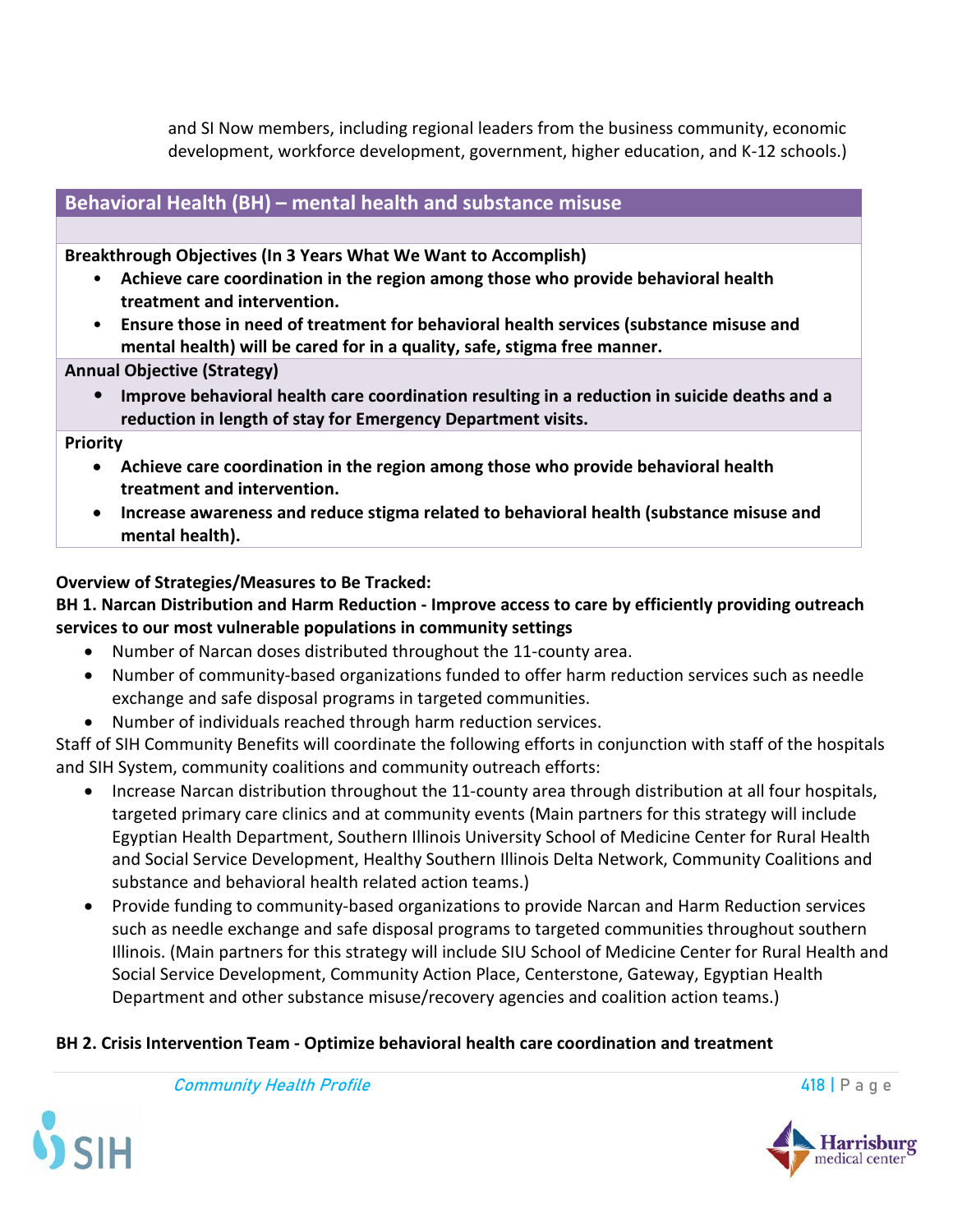• Reduce unnecessary visits to the ED through the development and implementation of a "Crisis Intervention Team" pilot to best serve individuals who are brought into the Emergency Department in mental health crisis.

Staff of SIH Behavioral Health service line in conjunction with the SIH hospital and clinical staff, and Community Benefits staff, as appropriate, will:

• Collaborate with local law enforcement, behavioral health service providers, the judicial system, and SIH hospitals to pilot the development of a Crisis Intervention Team to best serve individuals who are brought into the Emergency Department in mental health crisis. (Main partners for this strategy will include SIH Community Benefits, SIH Behavioral Health, Law Enforcement agencies, Mulberry Center, Centerstone, Gateway, State's Attorney, and many others.)

## **BH 3. Mental Health First Aid and Signs of Suicide - Implement training and education across the region to reduce stigma and encourage individuals to receive behavioral health treatment**

- Number of individuals trained through "Adult Mental Health First Aid (MHFA)" and "Youth Mental Health First Aid" courses.
- Number of schools implementing SOS (Signs of Suicide) schools.
- Number of schools where SOS is taught by SIH and number of schools implementing the program themselves.
- Increase knowledge and awareness as reflected on the MHFA and SOS evaluations.

Staff of SIH Community Benefits will coordinate the following efforts in conjunction with staff of the hospitals and SIH System, community coalitions and community outreach efforts:

- Implement "Adult Mental Health First Aid" and "Youth Mental Health First Aid" courses in each of the eleven counties in our target area.
- Implement SOS (Signs of Suicide) in two additional middle/high schools each year. (Main partners for these strategies will include SIH Community Benefits, Illinois CATCH on to Health Consortium, faith communities, schools, Healthy Southern Illinois Delta Network and Community Coalitions, SIU School of Medicine Center for Rural Health and Social Service Development, Regional Offices of Education, local community colleges, federally qualified health centers, and various other social service agencies.)

## **BH 4. Anti-Stigma Campaign - Increase awareness and reduce stigma related to behavioral health (substance misuse and mental health)**

- Number of community members/patients seeking treatment for Opioid Use Disorder (OUD).
- Number of individuals connected to treatment providers through the promotion of the mental health crisis line and the Illinois Opioid Helpline.

Staff of SIH Community Benefits in conjunction with SIH Behavioral Health, SIH Hospital and clinical staff, SIH Marketing, and CB staff, as appropriate, will:

- Implement an anti-stigma campaign to increase awareness regarding substance use disorder and to encourage treatment
- Promote the mental health crisis line and the Illinois Opioid Helpline to increase their utilization by community members, clinical providers, and patients.





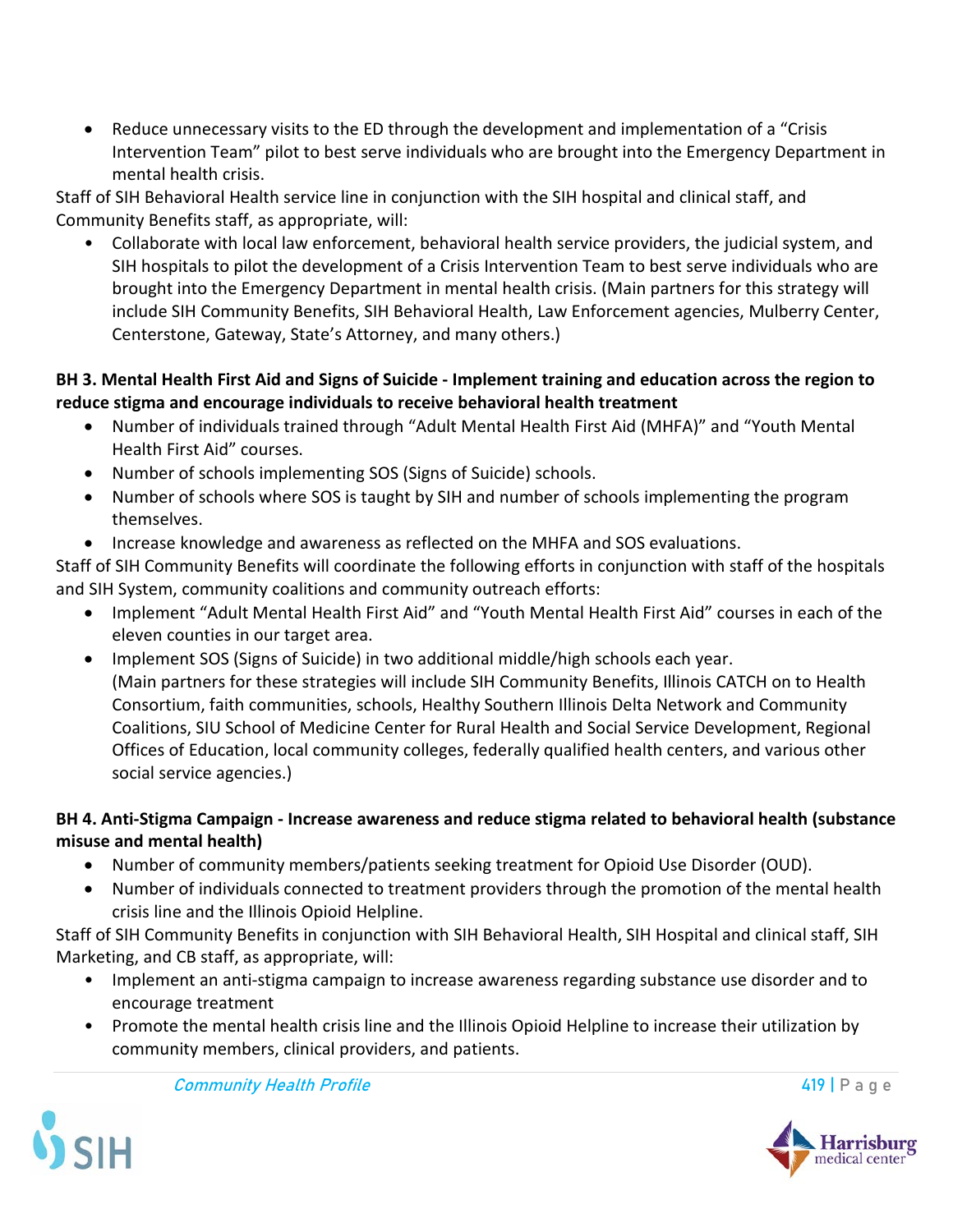(Main partners for these strategies will include the SIH Community Benefits and clinical staff, Healthy Southern Illinois Delta Network, Healthy Communities Coalitions, related action teams, Southern Illinois University, and various social service agencies.)

### **SIH will commit the following resources to address Behavioral Health:**

SIH staff time, educational materials, online accesses, subscriptions, supplies and books for Mental Health First Aid and Signs of Suicide training and curriculum, funding to allow subcontracts to local service providers to provide harm reduction services in the community, funds for media to promote the Illinois Helpline and mental health crisis line, etc. Staff of all 4 SIH hospitals will be involved in behavioral health related efforts. Leadership for these efforts will be provided by staff of SIH Behavioral Health and Harrisburg Medical Center, along with the SIH Community Benefits staff.

### **SIH will continue the following efforts from the past CHNA to address the Behavioral Health, as able:**

- Hidden in Plain Sight (HIPS) Continue implementation. HIPS was designed to provide parents with clues from a youth's bedroom to help them determine whether their child might be experimenting with or using drugs or alcohol. Room décor, hidden compartments, and items to conceal use are located throughout the room. Additional components include education handouts and local resources. (Main partners for this strategy include SIH Community Benefits, Illinois CATCH onto Health Consortium, Regional Office of Education, various coalitions and action teams, and local schools.)
- Medication Assisted Recovery/Treatment providers Increase the number of MAR/T providers throughout the 11-county area in order assist those with Substance Use Disorder (SUD) through training, education, and promotion of mentorship/training programs. (Main partners for this strategy include SIH Community Benefits, SIH Medical Group, SIH Behavioral Health, SIU Center for Rural Health and Social Service Development, Federally Qualified Health Centers, and various coalitions and action teams.)
- Unused medication disposal collection sites Increase the number and utilization of sites by the public. (Main partners for this strategy include SIH Community Benefits, SIH Pharmacy, Harrisburg Medical Center, SIH Marketing, Healthy Southern Illinois Delta Network and various community coalitions and action teams.)
- Regional mental health and substance misuse prevention efforts Continue to collaborate and implement strategies with partners. (Main partners for this strategy include SIH Community Benefits, SIH Behavioral Health, Healthy Southern Illinois Delta Network, Healthy Communities Coalitions and related action teams, local health departments, Southern Illinois University School of Medicine Center for Rural Health and Social Service development and many others.)

## **Chronic Disease (CD) Prevention and Management**

**Breakthrough Objective– in 3 Years What Do We Want to Accomplish?**

• **Reduction in those with chronic disease and those with chronic disease who will need treatment.**

### **Annual Objective (Strategy)**

• **Increase prevention and self-management of chronic disease.**

**Priority**

• **Strengthen the ability of individuals in the community to prevent and treat their chronic diseases.**

**Community Health Profile 420 | Page 420 | Page 420 | Page 420 | Page 420 | Page 420 | Page 420 | Page 420 | Page 420 | Page 420 | Page 420 | Page 420 | Page 420 | Page 420 | Page 420 | Page 420 | Page 420 | Page 420 | Pag** 





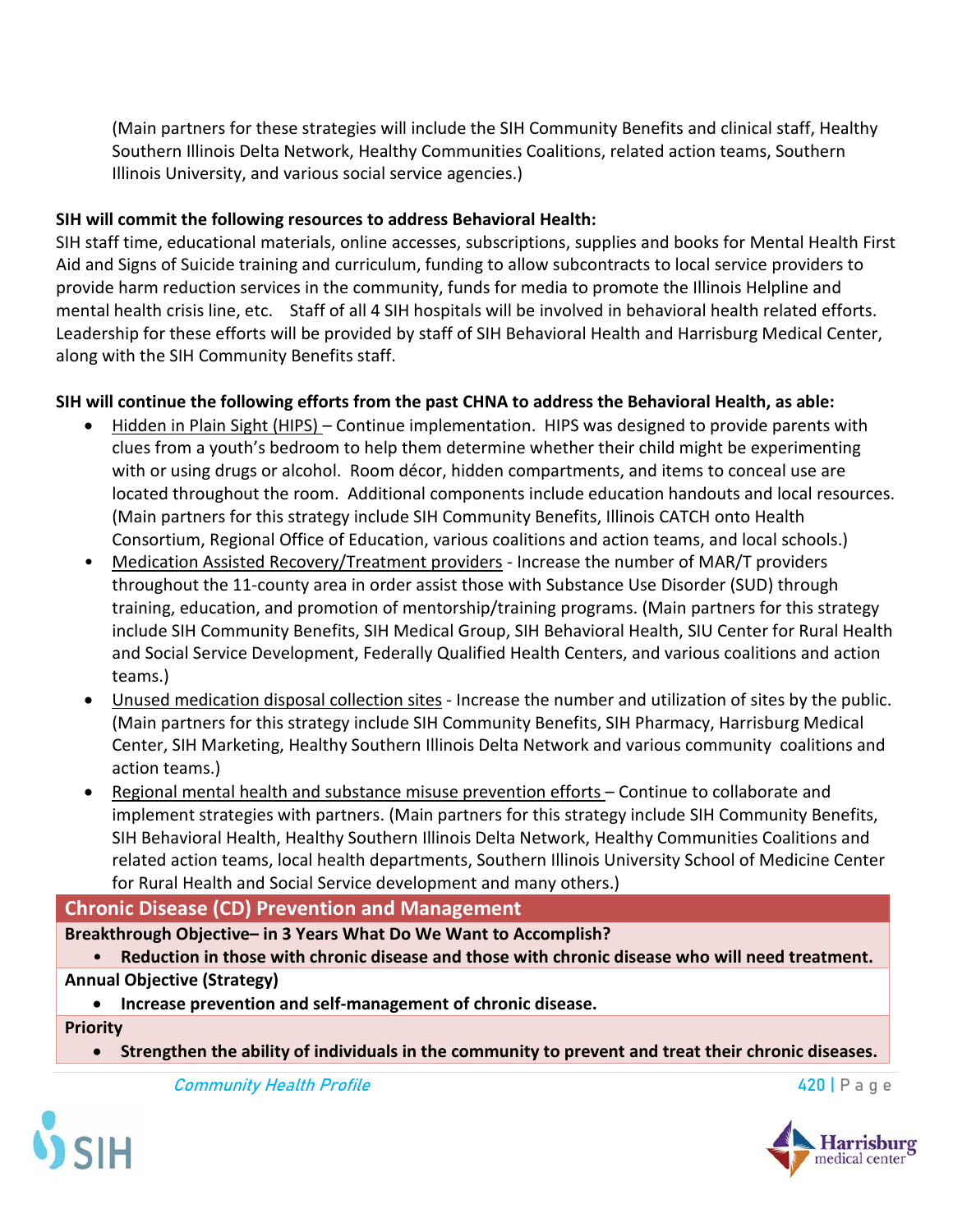# **Overview of Strategies/Measures to Be Tracked:**

# **CD 1. Tobacco Cessation - Reduce tobacco use among adults and adolescents**

- Increase community member calls and provider referrals to the Illinois Tobacco Quitline.
- Increase quit smoking attempts among our most vulnerable population by offering Courage to Quit classes in the community with a focus on low incoming housing residents.
- Increase the number of individuals who have quit after completing the cessation classes or contacting the Illinois Tobacco Quitline.

Staff of SIH Community Benefits will coordinate the following efforts in conjunction with staff of the hospitals and SIH System, community coalitions and community outreach efforts:

• Offer at least 4 Courage to Quit classes in the community with a focus on low-income housing residents. (Main partners for this strategy will include SIH Community Benefits, Second Act, Marketing, SIH Medical Group, Respiratory Health Association, Housing Authority, local health departments, worksites, Chamber of Commerce, faith communities, Faith Community Nurses, SIH Congregational Health Connectors, SIH Wellness, SIH Marketing, SIH Cancer Institute and many others.)

# **CD 2. CDC's Diabetes Prevention Program (Center for Disease Control and Prevention) - Increase the proportion of eligible people completing CDC-recognized type 2 diabetes prevention programs**

- Number of individuals completing the DPP program
- Percentage of individuals with improved A1C and BMI after attending

Staff of SIH Community Benefits will coordinate the following efforts in conjunction with staff of the hospitals and SIH System, community coalitions and community outreach efforts:

• Pilot and promote CDC's Diabetes Prevention (DPP) workshops to low-income individuals over 18 who meet the National DPP eligibility guidelines: 18 years or older, overweight, not diagnosed with T1 or T2 diabetes, not currently pregnant and are diagnosed with prediabetes or have high risk results on prediabetes risk test. (Main Partners for this strategy will include SIH Community Benefits, SIH diabetes service line, SIH Medical Group, Healthy Southern Illinois Delta Network, Diabetes Today Resource Teams, Federally Qualified Health Centers, SIH Wellness, SIH Marketing, workplaces, social service agencies and many others.)

# **CD 3. Nutrition Education and Healthy Cooking Demonstrations for Low Income Individuals - Increase fruit and vegetable consumption among low-income individuals**

- Number of sites in which nutrition education and healthy cooking demonstrations are conducted.
- Number of individuals educated.
- Increase nutrition education knowledge among those attending education based on pre and post-test surveys.

Staff of SIH Community Benefits will coordinate the following efforts in conjunction with staff of the hospitals and SIH System, community coalitions and community outreach efforts:

• Offer nutrition education and healthy cooking demonstration at sites targeting low-income individuals in the 11-county service area. (Main Partners for this strategy will include SIH Community Benefits, SIH Wellness, Healthy Southern Illinois Delta Network, Healthy Communities Coalitions, local health





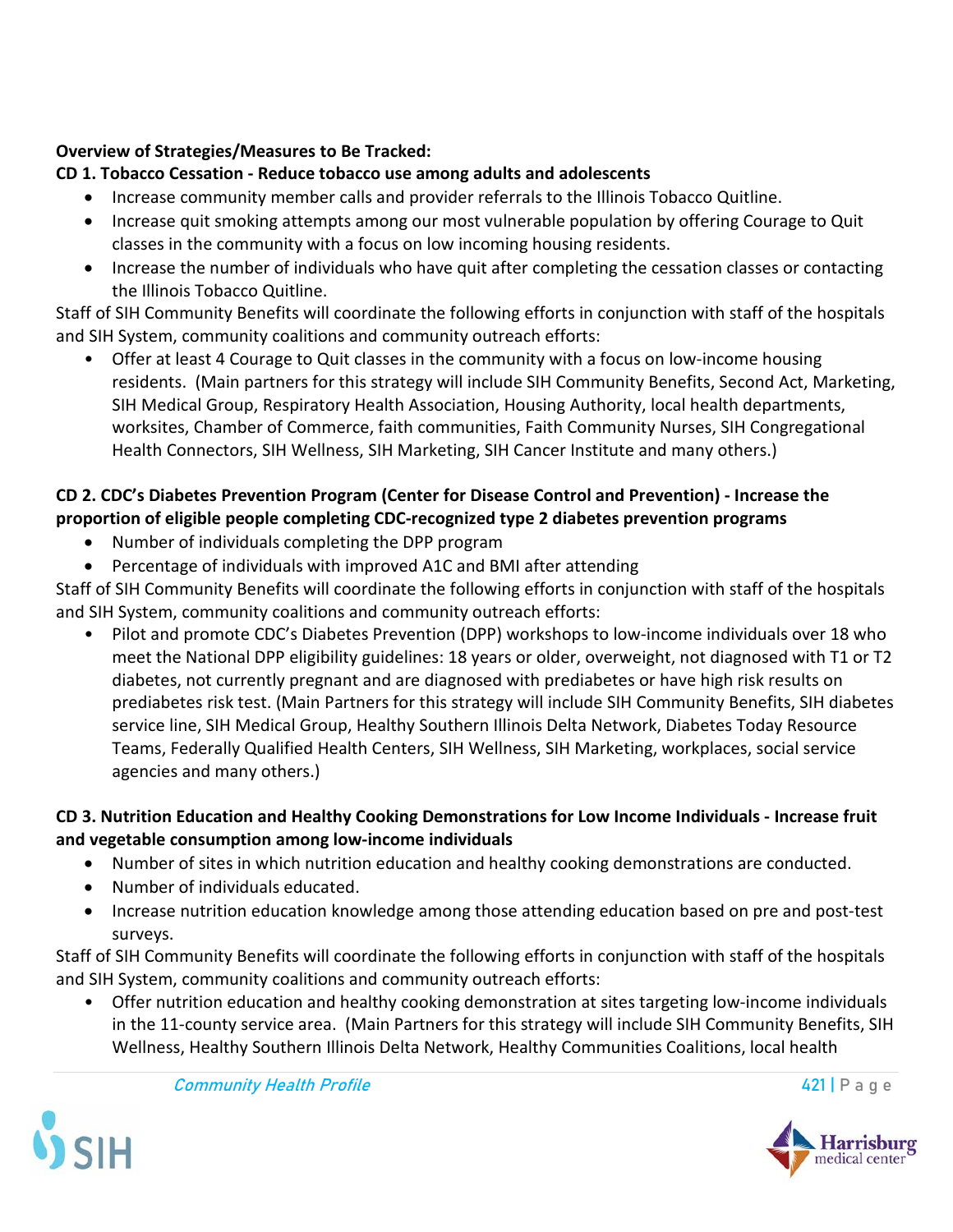departments, Southern Illinois University, Southern Illinois Food Pantry Network, University of Illinois Extension, food pantries, FoodWorks, growers/orchards, Rides Mass Transit, and many others.)

## **SIH will commit the following resources to address Chronic Disease Prevention and Management:**

SIH staff time, training and educational materials, and participant books for Chronic Disease and Diabetes Self-Management Program, the Diabetes Prevention Program and Courage to Quit, meeting/training space, a portable kitchen for use for in nutrition education and healthy cooking demonstrations, postage for mailing of materials to participants, funding for promotion of the classes, food to be utilized during the cooking demonstrations. Staff of all 4 SIH hospitals will be involved in chronic disease related efforts.

## **SIH will continue the following efforts from the past CHNA to address Chronic Disease, Prevention and Management, as able:**

- Chronic Disease Self-Management Program/Diabetes Self-Management (CDSMP/DSMP) workshops Coordinate and facilitate the implementation and promotion of Chronic Disease Self-Management Program/Diabetes Self-Management (CDSMP/DSMP) workshops throughout southern Illinois for adults with diabetes and other chronic diseases with efforts targeting those individuals who have experienced hospital visits related to their chronic disease(s). (Main partners for this strategy will include SIH Community Benefits, diabetes service line, SIH Medical Group, Healthy Southern Illinois Delta Network, Diabetes Today Resource Teams, Federally Qualified Health Centers, SIH staff involved in care coordination efforts, SIH Second Act, SIH Wellness, SIH Marketing, workplaces, and various health and social service agencies.)
- School Health Continued implementation of Whole Child/Whole School/Whole Community model for school health and CATCH (CATCH on to Child Health) programs with 35+ schools impacting 9,900+ students in pre-k, elementary, middle, and high schools. Continue to provide training to ensure implementation and sustainability. (Main partners for this strategy will include SIH Community Benefits, Illinois CATCH on to Health Consortium, Southern Illinois University School of Medicine Center for Rural Health and Social Service Development, local schools, local health departments and the Regional Offices of Education.)
- "Catch My Breath" curriculum Continue to educate youth and adults on the harmful effects of tobacco and e-cigarettes, i.e. utilize the "Catch My Breath" curriculum for Jr. High and High students. (Main partners for this strategy will include SIH Community Benefits, Illinois CATCH on to Health Consortium, Regional Offices of Education, local schools, school resource officers, and the regional tobacco coalitions.)
- Illinois Tobacco Quitline Continue promotion of the Illinois Tobacco Quitline to the public and through expansion of the Tobacco Cessation Advisory build in the Electronic Health Record. (Main partners for this strategy will include SIH Community Benefits, Siteman Cancer Center, SIH Medical Group, SIH Cancer Institute, local health departments, American Lung Association, regional tobacco coalition, and the Healthy Southern Illinois Delta Network, Quality Health Partners/Physician Hospital Organization, SIH Marketing, Workplaces and various other health and social service agencies.)
- SNAP Double Value coupons at Farmers Markets Continue to provide support for SNAP Double Value coupons at Farmers Markets in targeted communities. (Main partners for this strategy will include SIH



Community Health Profile **6. The Community Health Profile** 422 | P a g e